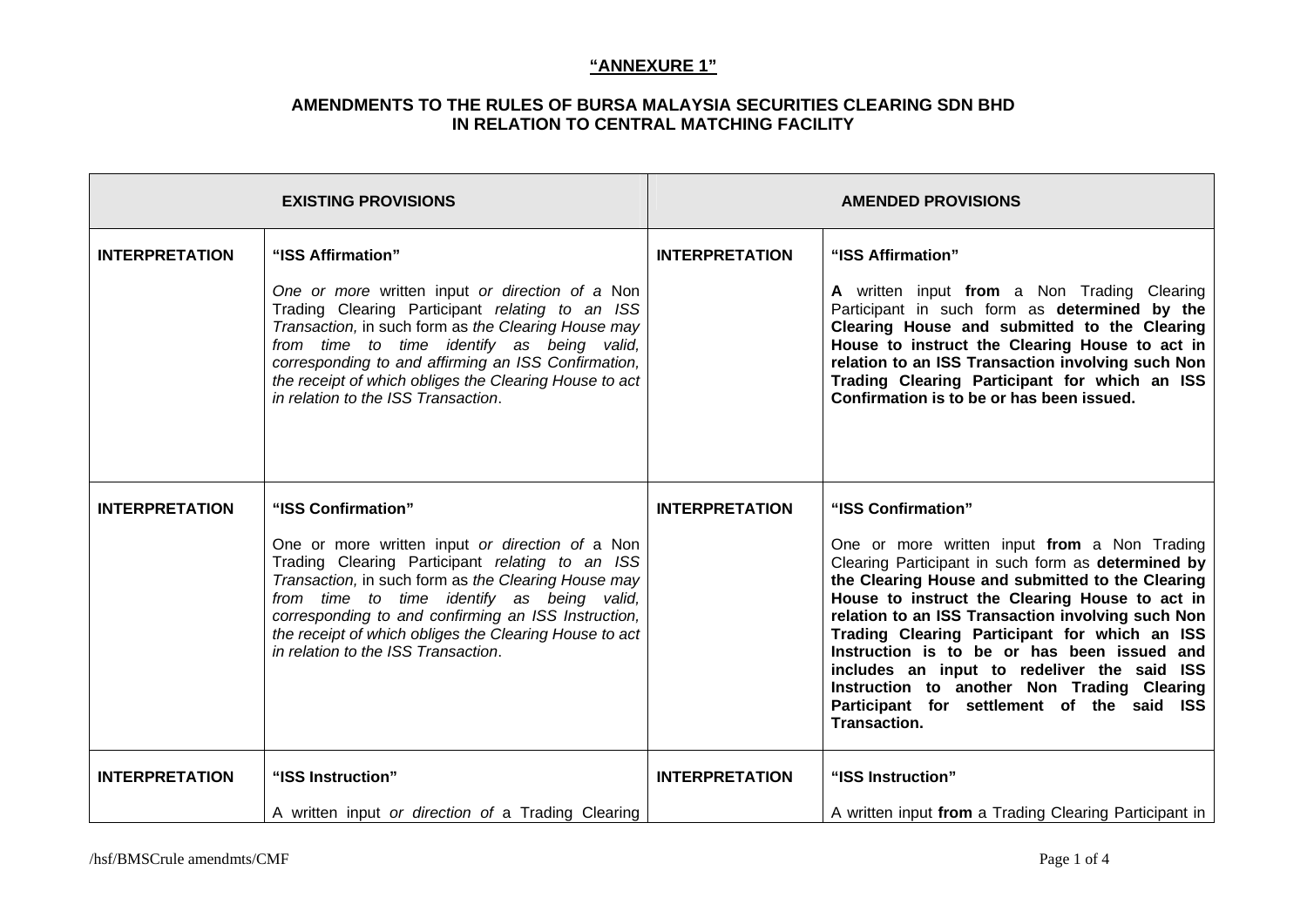|                       | <b>EXISTING PROVISIONS</b>                                                                                                                                                                                                                                                                                                                                                                                                                                                                                                                                                                                                              |                       | <b>AMENDED PROVISIONS</b>                                                                                                                                                                                                                                                                                                                                                                                                                                                                   |
|-----------------------|-----------------------------------------------------------------------------------------------------------------------------------------------------------------------------------------------------------------------------------------------------------------------------------------------------------------------------------------------------------------------------------------------------------------------------------------------------------------------------------------------------------------------------------------------------------------------------------------------------------------------------------------|-----------------------|---------------------------------------------------------------------------------------------------------------------------------------------------------------------------------------------------------------------------------------------------------------------------------------------------------------------------------------------------------------------------------------------------------------------------------------------------------------------------------------------|
|                       | Participant relating to an ISS Transaction, in such<br>form as the Clearing House may from time to time<br>identify as being valid, the receipt of which obliges<br>the Clearing House to act in relation to the ISS<br>Transaction.                                                                                                                                                                                                                                                                                                                                                                                                    |                       | such form as determined by the Clearing House<br>and submitted to the Clearing House to instruct<br>the Clearing House to act in relation to an ISS<br>Transaction involving such Trading Clearing<br>Participant.                                                                                                                                                                                                                                                                          |
| <b>INTERPRETATION</b> | "Relevant Details"<br>Those details with respect to an ISS Transaction<br>which the Clearing House may <i>identify</i> from time to<br>time as being mandatory, the reporting of which in an<br>ISS Instruction, ISS Confirmation or ISS Affirmation,<br>as the case may be, will result or has resulted in<br>such instructions being matched.                                                                                                                                                                                                                                                                                         | <b>INTERPRETATION</b> | "Relevant Details"<br>Those details with respect to an ISS Transaction<br>which the Clearing House may prescribe from time to<br>time as being mandatory, the reporting of which in an<br>ISS Instruction, ISS Confirmation or ISS Affirmation,<br>as the case may be, is required for the purpose of<br>clearance and settlement of the ISS Transaction.                                                                                                                                   |
| Rule A5.3             | <b>CLEARANCE</b><br><b>BUY</b><br><b>AND</b><br><b>OF</b><br><b>SELL</b><br><b>TRANSACTIONS</b><br>The clearance of any ISS Transaction to be<br>(a)<br>settled under the ISS shall only be effected if<br>each of the transacting Trading Clearing<br>Participant and/or Non Trading Clearing<br>Participant, inputs an ISS Instruction, ISS<br>Confirmation or ISS Affirmation, as the case<br>may be, containing the Relevant Details as<br>specified by the Clearing House in<br>accordance with the Operational Procedures.<br>Input of an ISS Instruction and corresponding<br>(b)<br>ISS Confirmation or ISS Affirmation, as the | Rule A5.3             | <b>CLEARANCE OF BUY AND SELL TRANSACTIONS</b><br>The clearance of any ISS Transaction to be<br>(a)<br>settled under the ISS shall only be effected if<br>the transacting Trading Clearing Participant<br>and Non Trading Clearing Participant(s), input<br>an ISS Instruction, ISS Confirmation or ISS<br>Affirmation, as the case may be, containing<br>the Relevant Details as specified by the<br>Clearing House in accordance with the<br>Operational Procedures.<br>(No change)<br>(b) |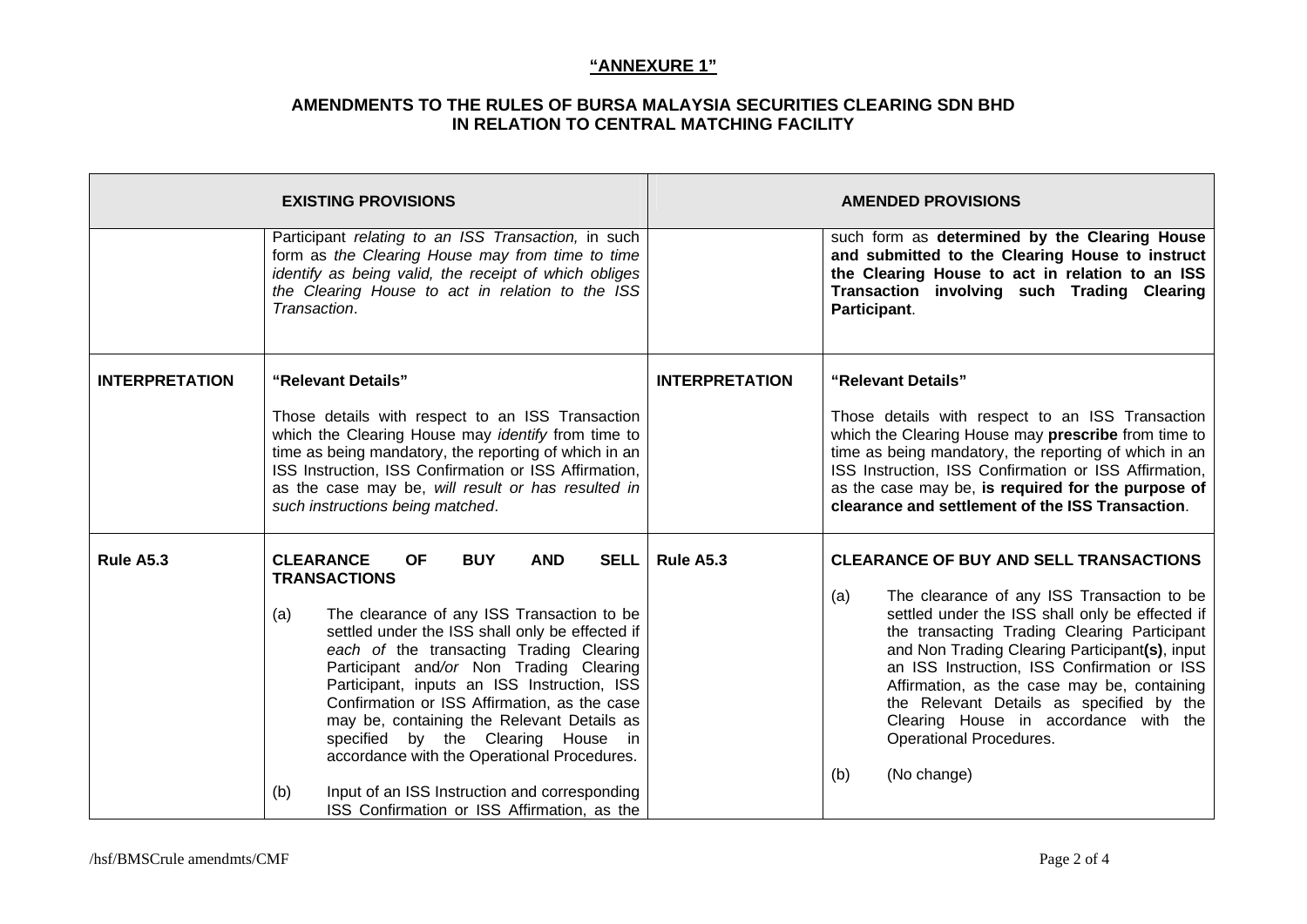| <b>EXISTING PROVISIONS</b>                                                                                                                                                                                                                                                                                                                                               | <b>AMENDED PROVISIONS</b>                                                                                                                                                                                                                                                                                            |
|--------------------------------------------------------------------------------------------------------------------------------------------------------------------------------------------------------------------------------------------------------------------------------------------------------------------------------------------------------------------------|----------------------------------------------------------------------------------------------------------------------------------------------------------------------------------------------------------------------------------------------------------------------------------------------------------------------|
| case may be, by the relevant parties to an<br>ISS Transaction, or any other instruction(s)<br>relating to an ISS Transaction shall be in<br>accordance with the Operational Procedures.                                                                                                                                                                                  |                                                                                                                                                                                                                                                                                                                      |
| An ISS Transaction shall be subject to<br>(c)<br>matching in accordance with the procedures<br>laid down by the Clearing House based on<br>the input of the ISS Instruction and the<br>corresponding ISS Confirmation and/or ISS<br>Affirmation, as the case may be. Upon<br>matching of the Relevant Details, the said<br>ISS Transaction shall, unless rejected by the | An ISS Transaction shall be subject to<br>(c)<br>matching in accordance with the procedures<br>laid down by the Clearing House based on the<br>input of the ISS Instruction and the<br>corresponding ISS Confirmation and/or ISS<br>Affirmation, as the case may be.<br>At any time prior to matching of the<br>(ca) |
| Clearing House, be accepted for settlement<br>under the ISS in accordance with the Rules<br>and Operational Procedures.                                                                                                                                                                                                                                                  | Relevant Details, the relevant Trading<br>Clearing Participant and/or Non Trading<br>Clearing Participant may delete or 'revert'<br>an ISS Instruction, ISS Confirmation or ISS<br>Affirmation, as the case may be, in the<br>manner as prescribed in the Operational<br>Procedures.                                 |
|                                                                                                                                                                                                                                                                                                                                                                          | At any time after matching of the Relevant<br>(cb)<br>Details but prior to settlement of the said<br>ISS Transaction under the ISS, the said ISS<br>Transaction may be cancelled by the<br>relevant Clearing Participants in the<br>manner as prescribed in the Operational<br>Procedures.                           |
|                                                                                                                                                                                                                                                                                                                                                                          | Upon matching of the Relevant Details, the<br>(cc)<br>said ISS Transaction shall, unless rejected by<br>the Clearing House or where the said ISS<br>Transaction is cancelled by the relevant                                                                                                                         |